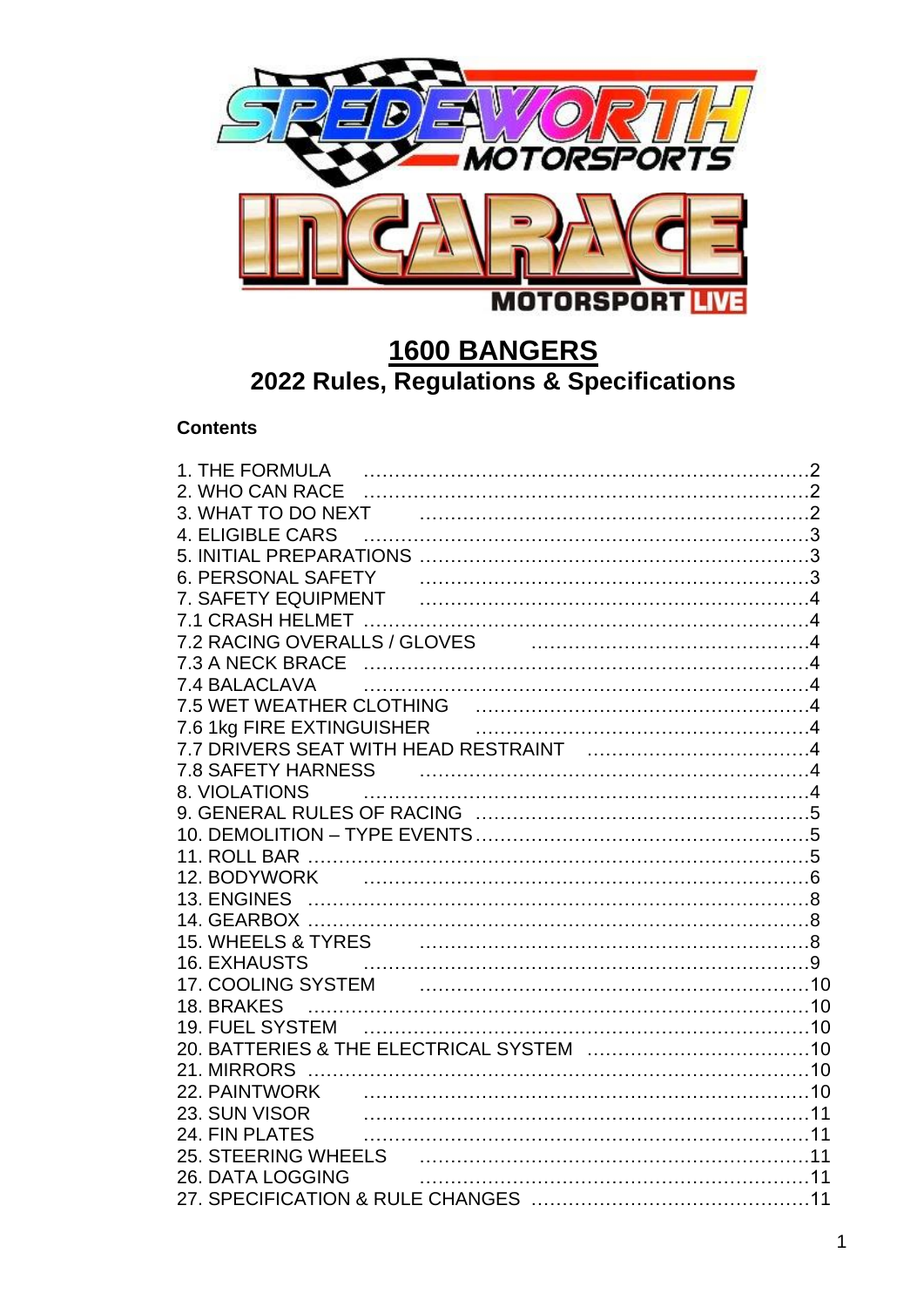# **1. THE FORMULA**

This formula is designed to encourage new drivers to our circuits, to enjoy the atmosphere & thrills of driving on an oval, without the substantial financial investment. It also gives the opportunity to race to those drivers who cannot give the commitment necessary to compete at the very high level of all our other Formulas. The Formula should appeal to all drivers: from complete novice, who may be concerned about contact (they can display a black & white cross on the back of their car until they are confident to race without it), & the more experienced driver, who can use **light contact** to make his/her way through the traffic to the finishing flag.

The object of the racing is to complete the specified number of laps in the shortest time. You may push a car from behind, or spin a car either way but there is no following-in on post and wire tracks (you must not be on the back or side of a car as it hits the fence). 'T-Bones' are also not permitted (Section 9). If at any time the racing is felt to be "processional or roddy" the Starting Marshall will wave a blue flag & then drivers must not overtake another car without attempting to spin the car out.

Racing is in a clockwise direction on a clearly defined circuit with a separate infield. Any wheels passing over the demarcation lines or entering on to the grassed infield areas will mean that the driver will be penalised.



### **2. WHO CAN RACE**

This formula is especially designed to encourage new drivers to Stadium Racing and to enjoy the atmosphere and excitement of driving without a large financial investment, or for drivers who feel they cannot give the commitment required to compete at a very high level in the other various formulas available*.* All licence applications will be reviewed by the Promoter and it must be understood that applications may be refused if it is considered that the prospective driver is too experienced for this entry level formula.

**Day licences are available at a cost of £30 per meeting – a temporary licence form must be completed in full.**

# **3. WHAT TO DO NEXT**

- **1.** Check through the fixture list for the Banger fixtures and select a meeting or meetings.
- **2.** Contact the Stockcar Office for a booking-in form which you must complete. Details about payment can be discussed with the Administrator.
- **3.** Return the form to the Racing Administrator as soon as possible, as bookings are on a first come first served basis.
- **4.** When the form has been processed you will be placed on to the booking system.
- **5.** On arrival at the Stadium you must first book in at the pit office and pay any fees applicable.
- **6.** You must then get the car Scrutineered and obtain the Passed Scrutineering Sticker which has to be displayed in a prominent position on the car.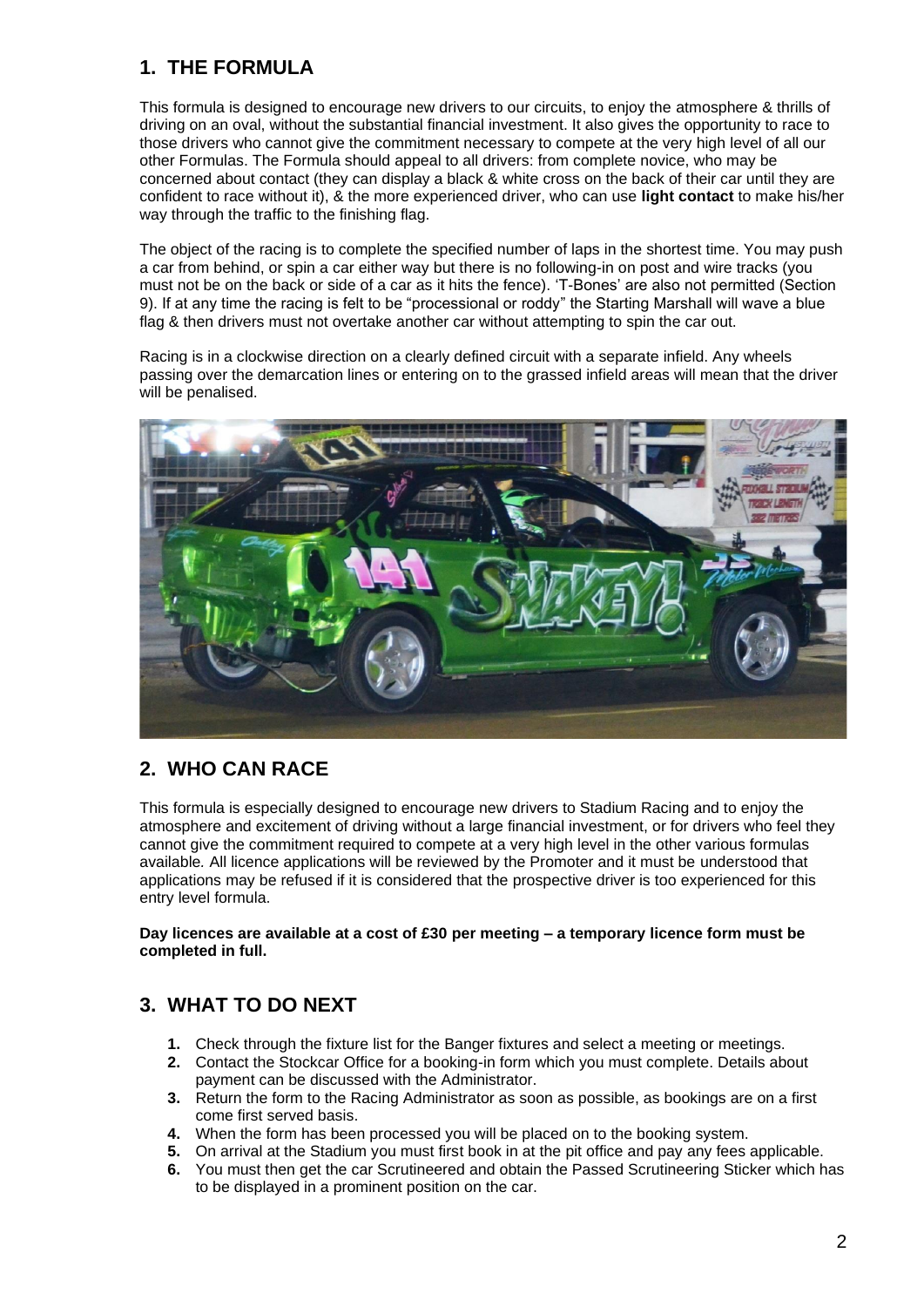**7.** Ensure you are familiar with the raceway flags and the rules of racing, as you are now ready to race and will come under all the Rules & Regulations, similar to all the other formulae.

# **4. ELIGIBLE CARS**

- **1.** Any right-hand 2 wheel drive saloon, hatchback or estate car with a steel body with an engine size not exceeding 1600cc, with either carburettors or Multi Point Injection or Diesel. Exceptions to this rule are the following vehicles which are not permitted: Vauxhall Tigras, Vectra, Vauxhall Insignia, Ford Mondeo, and any type of Van. We will be constantly monitoring the formula and any new vehicle not within the spirit of the formula can be ruled out at any point.
- **2.** Cars must be made in upto 1600cc form.

# **5. INITIAL PREPARATIONS**

**1.** Remove all exterior mouldings, screen glass, lamps, handles *and any spoilers*.

**2.** Remove all *airbags and charges (if fitted),* interior trim, the dash if possible & passenger seating.

- **3.** Remove the fuel tank, spare wheel carrier & tow bar if fitted.
- **4.** Remove rear spoiler and side skirts even if factory fitted.
- **5.** Remove all obsolete wiring and interior debris from the car.
- **6.** It is compulsory to pad steering columns with foam and not pipe lagging.
- **7.** It is compulsory to pad the B pillar and roll cage.
- **8.** Read & familiarise yourself with the Banger Rules & Regulations for preparing the race car

# **6. PERSONAL SAFETY**

Drivers are advised that under Health & Safety, they are responsible for their own and their Mechanic's actions. Promoters have had complaints made about Registered Drivers & also Mechanics, consuming large amounts of alcohol at meetings, which could effect their judgement or be detrimental to their health, when medical attention has to be administered by Paramedics, St Johns or Hospital Staff. Should an incident occur that proves fatal on the raceway and you are involved, it is likely that the Police will want interview you. If you drive, don't drink**!** Scrutineers and Officials will report to the Clerk of the Course, anybody they believe is under the influence of Drink or Drugs. Drivers who are thought to be under the influence, may be breathalysed.

### **Flags as used by the Starting Marshall & Trackside Safety Staff.**

- Waved Green Flag Go, the race has started.
- Waved Red Flag Stop racing, slow down and stop immediately.
- Chequered Flag The race winner has crossed the line, continue to race until the Red Flag is shown.
- Held Yellow Flag Beware, you are approaching a hazard on the track, continue to race with caution.
- Waved Yellow Slow down to rolling lap speed, hold your position, and do not overtake any other cars. The pace car is entering the circuit to control the pace until the raceway is clear to race.
- A Blue Flag The race has become processional, you may not pass another driver without attempting to spin them out.
- Black cross on a White board You have committed an infringement and may be penalised in the results.
- Waved Black Flag You are disqualified, pull off the track immediately.
- White Flag with a Red Cross Technical Disqualification, leave the track immediately

### **7. SAFETY EQUIPMENT**

### **7.1 CRASH HELMET**

*Please visit the ORCi website [www.orci.co.uk](http://www.orci.co.uk/) for current safety equipment regulations.*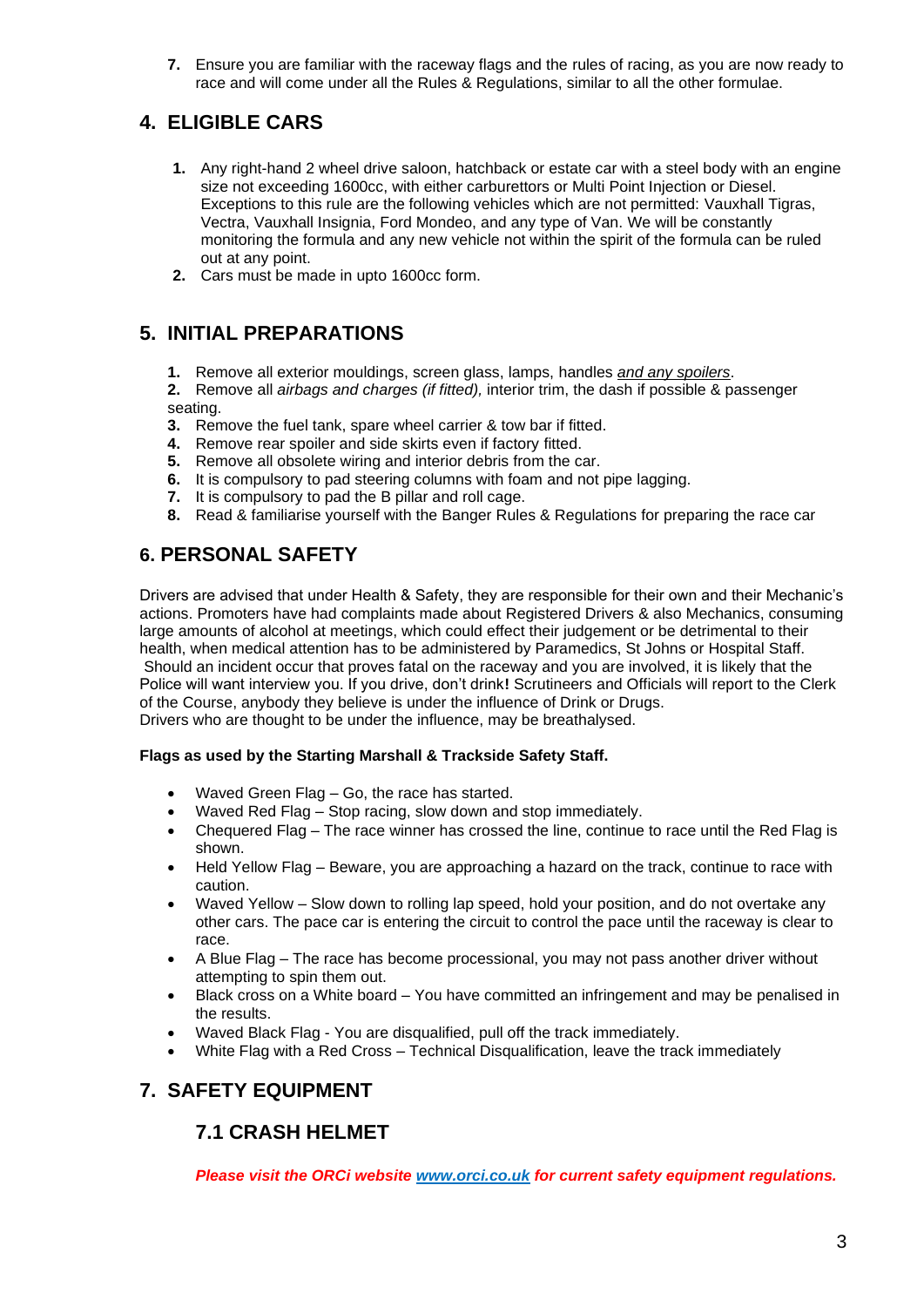## **7.2 RACING OVERALLS/GLOVES**

*Please visit the ORCi website [www.orci.co.uk](http://www.orci.co.uk/) for current safety equipment regulations.*

## **7.3 A NECK BRACE**

*Please visit the ORCi website [www.orci.co.uk](http://www.orci.co.uk/) for current safety equipment regulations.*

### **7.4 BALACLAVA**

*Please visit the ORCi website [www.orci.co.uk](http://www.orci.co.uk/) for current safety equipment regulations.*

### **7.5 WET WEATHER CLOTHING**

*Please visit the ORCi website [www.orci.co.uk](http://www.orci.co.uk/) for current safety equipment regulations.*

### **7.6 1kg FIRE EXTINGUISHER**

*Please visit the ORCi website [www.orci.co.uk](http://www.orci.co.uk/) for current safety equipment regulations.*

### **7.7 DRIVERS SEAT WITH HEAD RESTRAINT**

You must have a Driving Seat with a head restraint. The seat should occupy its original position where possible and be suitably supported at shoulder height and on both of the sides and back, with a suitable framework or seat stiffener's.

# **7.8 SAFETY HARNESS**

*Please visit the ORCi website [www.orci.co.uk](http://www.orci.co.uk/) for current safety equipment regulations.*

### **8. VIOLATIONS**

- **1.** When referring to the engine, gearbox, final drive, mechanical or construction Rules & Regulations, the principle will always be: *Unless permission is specifically granted to make modifications (or any variation) nothing may be done to alter or change the Standard Parts in any way.*
- **2.** It is the responsibility of the Driver to prove to the Promotion that the part is legal, by way of written proof of where the part originated. This must be undertaken within 7 days, otherwise the item in question will be deemed illegal, resulting in immediate suspension from racing & referral for disciplinary action. Unless the rules say you can do it, you cannot do it!
- **3.** Presentation of a Vehicle for Scrutineering is a declaration by the entrant that the vehicle is eligible for that event.
- **4.** Car engines & fuel will be checked on a random basis. Violations or refusal to allow an engine check will result in an immediate suspension of all racing facilities.
- **5.** All Car and Engine Specifications will be taken from either the manufacturers Technical Specifications or the Technical Service Data books as published by Glass's Guide.
- **6.** Should a discrepancy occur between the Specifications then the Promotion will exercise its judgement, and that decision will be final.
- **7.** Clarification on any one item may be sought from the Promoter.
- **8.** Each driver is permitted one car per meeting & each car is permitted one driver per meeting.

### **9. GENERAL RULES OF RACING**

- **1.** You must line up in your grid positions with the engine switched off.
- **2.** Grid positions will be allocated on a first come first served basis on track. Race winners will start at the back of the grid for the rest of the meeting. If it is a points series meeting then the top 3 of the points series will start from the back of the grid, along with the Current World Champion & the Track Champion.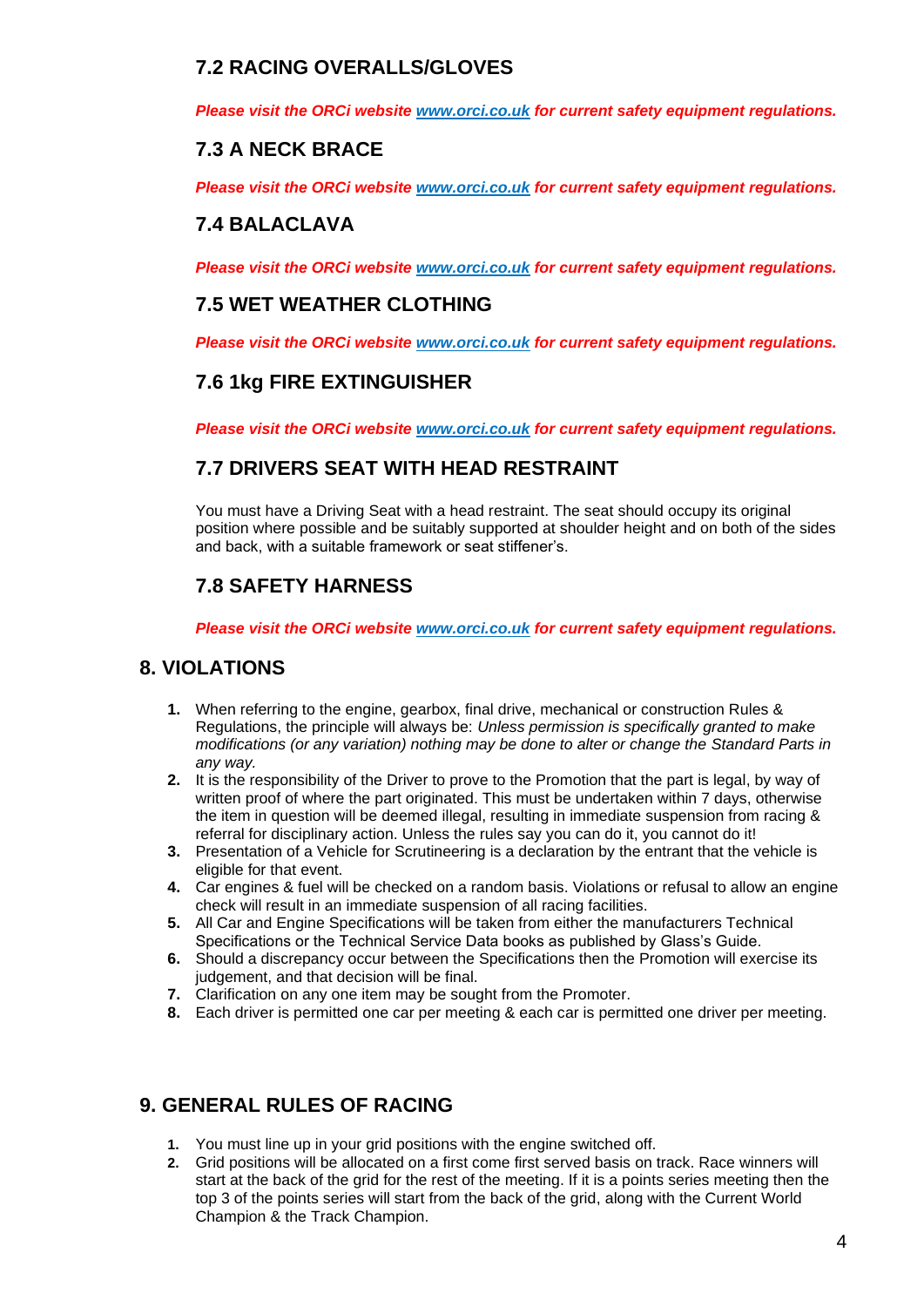- **3.** The definition of a 'T-Bone' is when contact is made with the side of a car between the front and rear wheels*. T-boning cars is not permitted.*
- **4.** The Malcom Girling Rule may only be used on championship races which covert a roof grade eg. World Championship. This is when a car has deliberately been taken out by breaking the rules of racing within the last 3 laps of the race eg. a car coming off the infield to stop the leader / a car giving a 'head-on'.

This does not include a lapped car taking out the leader providing the manoeuvre used is within the permitted rules of racing. If the Steward Of The Meeting decides that the Malcolm Girling has come into effect the result shall go back to when the offence occurred and the leader of the race at that point will become the winner. The Malcolm Girling rule only applies to the driver leading the race.

## **10. DEMOLITION - TYPE EVENTS**

The following rules apply to any race where the nature of the event is to win by stopping the opposition. Demolition Derby Rules may only be used when the staging promoter declares (by way of a drivers briefing, letter, or notice on the programme) that these rules apply

- **1.** Attacking from the opposite directions permitted, providing the attack is from the outside of the track i.e. the fence side.
- **2.** You may wait for a car or attack any part of the car except for the driver's area. This area is defined as being from the centre of the OSF wheel to the centre of the of the OSR door.

### **11. ROLL BAR**

- 1 Roll cages may be adjustable (*height at the top of the cage* and width), however the use of screw adjusters i.e. acrow style are not permitted.
- 2 The roll cage must be fitted upright or dog-legged, but not leaning back or forward.
- 3 It is compulsory to pad roll cages, including the B pillar and steering columns must also be padded with as foam as possible.
- 4 The hoop must be one piece or two uprights and one top bar of a welded construction. This top bar should be as shown at the top of the uprights.
- 5 A second cross bar is compulsory, a third is optional; these must be welded or bolted to the uprights.
- THE ROLL BAR MUST NOT HAVE ANY REAR SUPPORTS but may have extensions no further forward than the B post (see diagram below).
- 6 The minimum size for roll bar is 2"(50mm), maximum size 4"(100mm), minimum thickness 3mm. This MUST be box or tube.
- 7 Crossbars must have a 5" (125mm) square end plate fitted. This must be minimum 6mm thick.
- The roll bar cross bars must be straight, or extended forward to the B pillar.
- Each upright must have a minimum of two bolts on each side to the floor and two each side at the top. . The maximum size of the base plate is 15" (385mm) x 11" (280mm) These may go up the side of the sill or the rear panel straight up and a maximum of 4" (102mm) high and the same length and width as the base plate/floor plate of the cage, a maximum of 2 bolts through the side.
- 8 You must tie the seat at shoulder level to the roll cage or B pillar, through the seat frame not headrest, you may fit the  $2<sup>nd</sup>$  cross bar in support of the seat just below the window aperture or weld a frame on the cage to support the seat at the top.





These two diagrams are a guideline to how the frame should be constructed but gusseting or triangulation is accepted.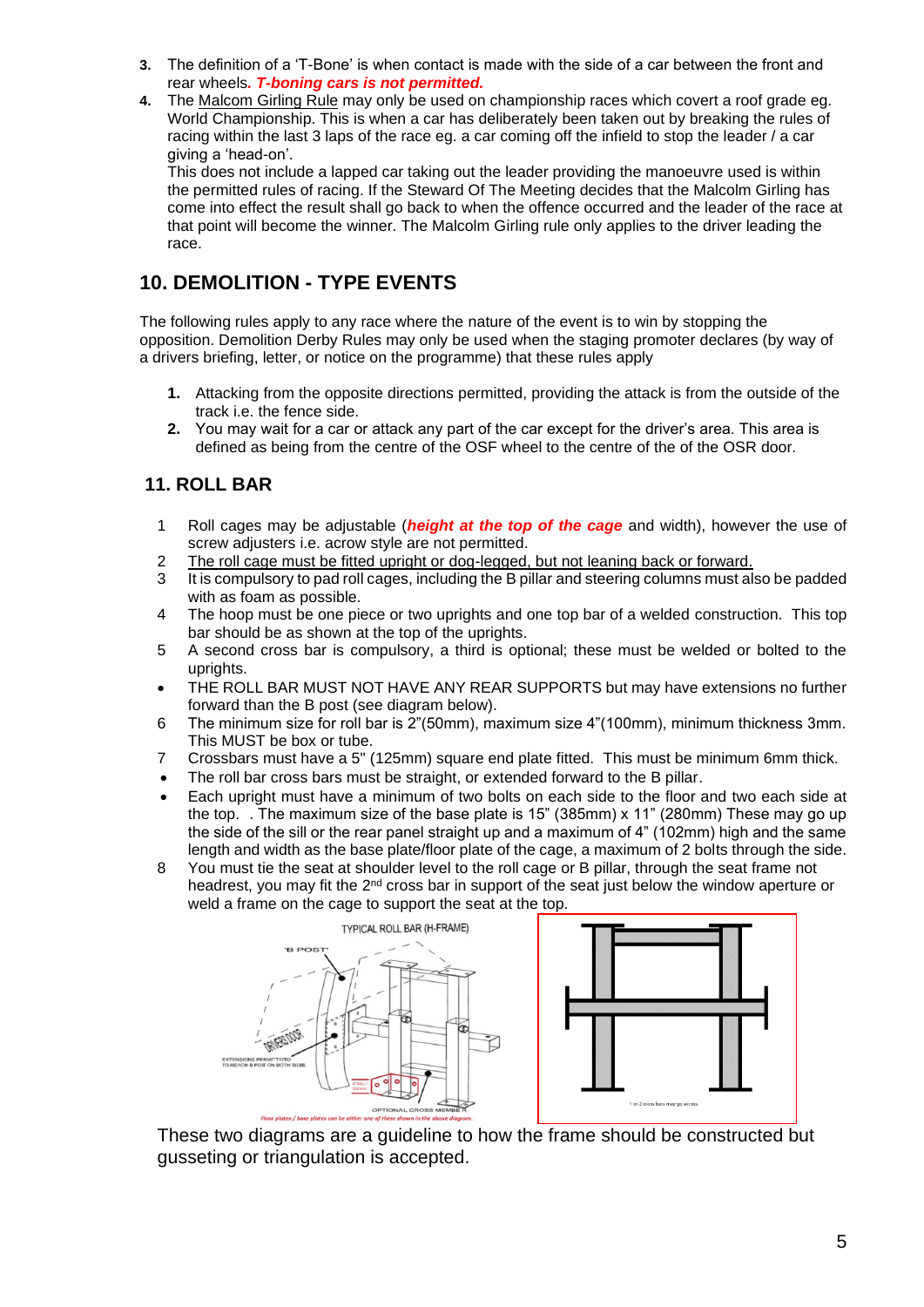# **12. BODYWORK**

#### **Doors**

- **1.** The Drivers door is only part on the car that can be welded and a piece of box or tube can be welded to the lower window aperture, you are allowed to weld the drivers side rear door lower window aperture with a piece of box or tube no longer than 6" (150mm). No other welding is permitted anywhere else on the car apart from the sun roof plate. If the drivers door is not welded then a bolt maybe used in the B-Pillar on the drivers door.
- **2.** All the other doors must be fastened with either of the following:- (1) strip plates no longer than 300mm or 12" in length, by 75mm or 3" in width. (2) rectangular plates 300mm or 12" in length, by 300mm or 12" in width. These can be fixed with a maximum of four bolts (or five if the roll frame is bolted through the 'B' pillar). The rear door can be held shut with two bolts directly through the panel, if a clamp is not used. No additional bolts in rear arches, wings or pillars.
- **3.** No bolts above the bottom of the window line.
- **4.** The tops of the door frames may also be tied with seat belt webbing (only one piece can go through the roof but you may use seatbelt around the pillars) this maybe attached with tex screws or tied. The bottom of the door may have one piece of seatbelt which goes through the floor attached with tex screws or tied. Do not weld these other doors. Tailgates/boot maybe fixed with a maximum of four separate fixings. This does not include the drivers door. The drivers door can be welded or use as much seatbelt as required.



- **5.** A driver's door plate must be fitted & overlap the door pillars by a minimum of 3". *NB. No trench plates are permitted.*
- **6.** The plate must be a minimum of 10mm or 3/8", to a maximum of 19mm or 3/4" in thickness.<br>**7.** Its depth must be no less then 254mm or 10" & no more then 305mm or 12".
- **7.** Its depth must be no less then 254mm or 10" & no more then 305mm or 12".
- **8.** The plate must be fixed by either four 19mm fixings or *six 12mm fixings*, through the door pillars with large washers on the inside.
- **9.** The door plate holes must not be slotted.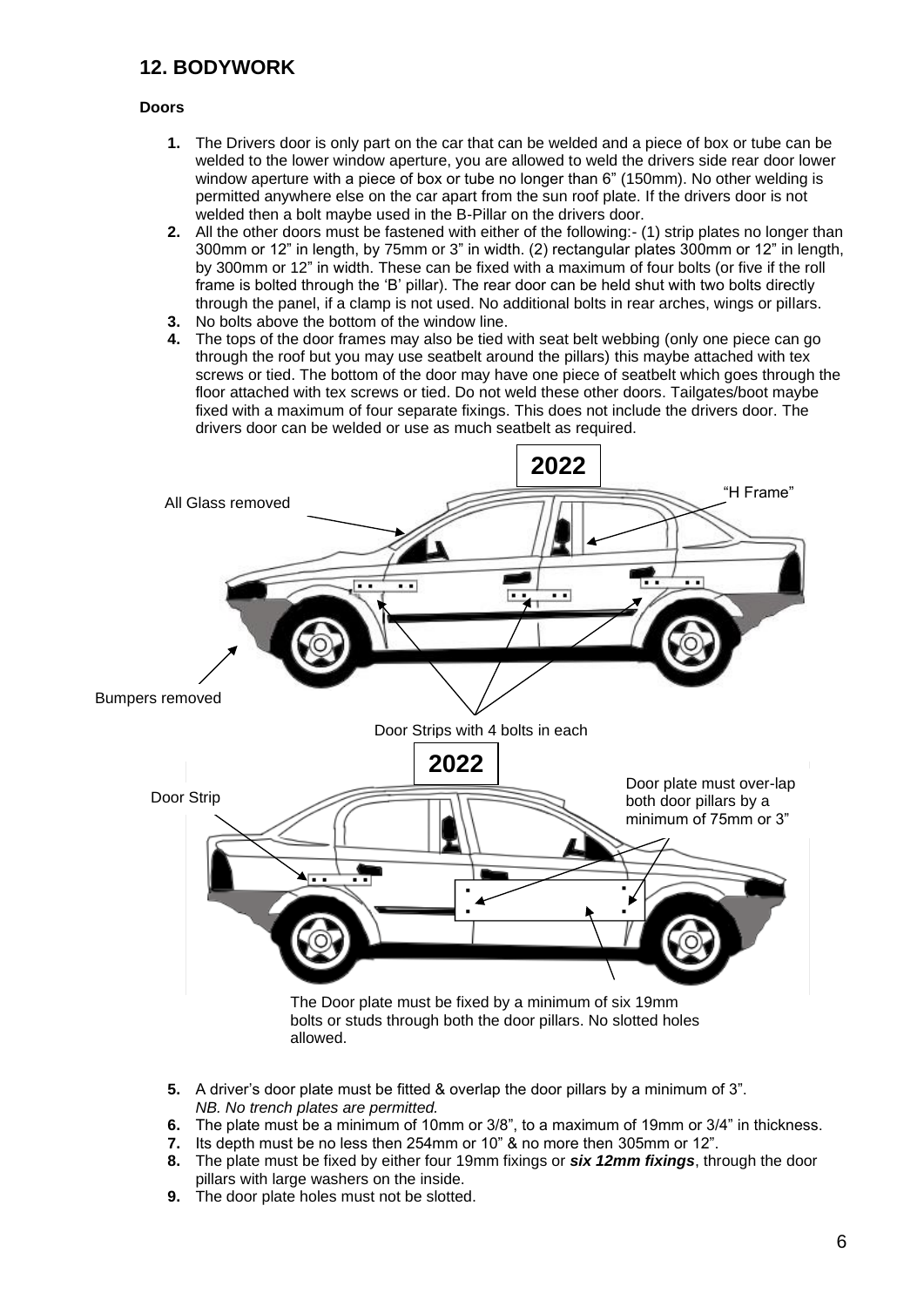- **10.** An additional piece of angle iron or box section, not exceeding 76mm or 3" in its width and of any gauge, may be welded horizontally along the length of the door plate. The ends of this horizontal section must have the ends tapered or cut at an angle so as to prevent getting tangled up in rubbing situations. Any bolt fixings must not protrude this section of metal, they must be flush.
- **11.** A steel plate fitted to the driver's floor-pan is permitted. It must be no thicker than 6mm, and must be bolted and/or welded in. This may be modified to rise to the maximum height of the sill of the door side only.

#### **Front & Rear Bumpers**

All Rear must be removed, The original front bumper maybe left on but the outer plastic has to be removed, no additional welding or bolting is to used on the front bumper, also no adding of bumpers during the meeting. *No Wrapping or Taping of Bumpers.*

#### **Front Wings**

The lower part of the wing may be trimmed level to where with the top of where the bumper was but must not be folded or have any additional fixings. They maybe crimped at the lower edge.

#### **Bonnet Fixings**

1. Bonnets may be removable but must be securely fixed front and back with bonnet locking pins of some form. If bolts are used a maximum thread size of 16mm, with maximum size of washer 4" or 4". No crush tubes allowed. Bolts must go through inner flitch or slam panel i.e. not through chassis. A maximum of 4 bolts may be used.

Triangular corner plates or straps can be upto a maximum of 300mm in length of the 90 degree angle of the plate and may be used to secure the rear of the bonnet by bolting or welding (1/8"thick). Plates or straps must be placed no further than 12" across or down from the back edge and side of the bonnet. In this case you may only use two bolts at the front and two pieces of seatbelt. The seatbelt in the bonnet cannot include tex screws.

#### **Sun Roofs**

- **1.** The glass must be removed and replaced with a piece of metal of 2mm, overlapping the aperture all the way round by 100mm or 4". The plate can be either welded or bolted in place. The fixing of this panel will have to meet scrutineering approval.
- **2.** The sunroof cover must not cover over the roll cage bolts.

#### **Aerofoils, Wings & Spoilers**

**1.** All aerofoils, wings and spoilers must be removed.

#### **Grilles**

**1.** These must be removed.

#### **Engine Mounts**

**1.** *You may add one additional steel mounting with a maximum of four steel bolts to the block, this is either from the engine or gearbox not both.*

*2. This mount can be no longer than 10" (255mm) long & must not bolt through the chassis.*

### **13. ENGINES**

- **1.** The engine must remain as it was produced in its standard form.
- **2.** The air filter may be removed of replaced.
- **3.** The carburettor body & Venturi's must not be altered or modified from the standard design.
- **4.** Multi point injection can be used, but you may also remove the injection system and replace it with a single carburettor set-up (Weber 32/36 are permitted) or Diesel. No twin carburettor setups except the twin carburettor set-up on a Honda / Rover.
- **5.** Any cars are permitted to run the weber carb.
- **6.** All twin cam Honda engines are banned.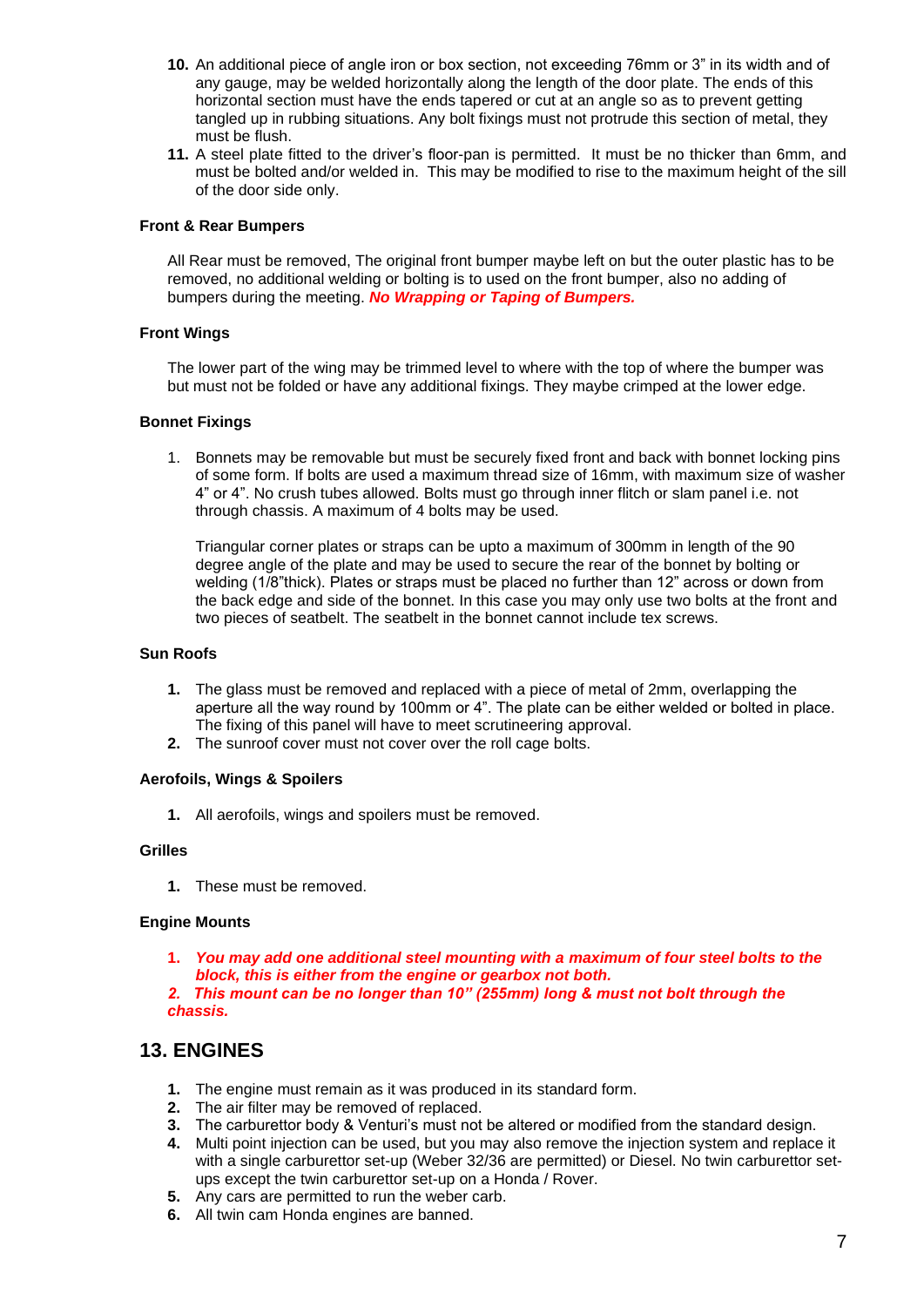- **7.** On the following vehicles Vauxhall Astra, Nissan Almera & Primera, Honda Civic you may use the older type engine in the later type body shell.
- **8.** The Ford Zetec 1.6SE maybe fitted to any Fiesta or Focus, if swapping a focus engine, this engine must have the plastic manifold at the front.
- **9.** This rule is under constant review and maybe changed during the season.
- **10. The standard ECU that was manufactured with the engine must be used.**
- **11.** An oil filter guard is permitted on forward facing oil filters. It must be made from flat plate being a maximum of 4" x 4" diameter and a maximum of 6mm thick, secured back to the engine using 2 pieces of 1" box section. The plate must not come forward of oil filter more than 1" and be mounted on the engine as close as possible to oil filter. The object of this is to prevent oil fires and not to strengthen the car therefore if the scrutineers believes the guard to be excessive you will be asked to remove it.
- **12.** A clutch guard is permitted on front of the engine/gearbox if fitted forward facing of the engine, with a maximum size as follows:- 6" x 4" and a maximum thickness of 6mm. This must be secured to the engine/gearbox only, *This must be separate from the engine mount.*
- **13.** Homemade Thermostat housing are permitted but must be no bigger than the original size.
- **14.** Distributers externally can be modified but the internals must remain standard.
- **15.** No cambelt covers are allowed.

### **14. GEARBOX**

- **1.** The Transmission must be kept as produced for the model in its standard form.
- **2.** You may not lock the differential, or any type of slipper or power lock differential cannot be used even if fitted as standard.
- **3.** You may use cables to enable gear change.

### **15. WHEELS & TYRES**

- **1.** No tyres can be under a 60 profile.
- **2.** All four wheels must be of the same diameter.
- **3.** Wheels must be the same offset per axle.
- **4.** All wheel fixings must be in place.
- **5.** All wheel weights & hub caps must be removed.
- **6.** Any standard road wheel steel or alloy can be used up to a width of 6". Astra is allowed 6.5J
- **7.** No Weller rims permitted.
- **8.** Only conventional tyres may be used. Tyres must read a minimum of 60 on a durometer at any time.
- **9.** Tyre Gaiters are permitted.
- **10.** You are not allowed to use the following:

Racing tyres. Mud & Snow tyres, Alpine tyres, knobbly or any type of competition tyre, Town & Country tyres, 7.3 Avon Turbo Speeds, Colway Competition tyres, **Goodyear F1 Eagle**, Tread cut tyres or tyres with the markings erased.

#### **Decisions on which tyres are permitted will be at Scrutineer's discretion.**

- **11.** Suspension. All suspension must remain standard to the car which is being raced. No revalving or oil on shock absorbers and no changing or lowering of the springs is permitted. Camber is not permitted on any wheel whether the car is fresh or used. The scrutineers discretion is final. No welding of the legs to hubs.
- **12.** Front and rear springs can only be tied in with either chain or seatbelt.

#### This is a new list of upto date tyres which are also banned from Bangers detailed below:-

| <b>AVON</b>               | <b>GOODYEAR</b>        | <b>NANGKANG</b>    |
|---------------------------|------------------------|--------------------|
| • ACB 10 Sport            | • EAGLE F1             | $\cdot$ NS-2R      |
| • CR6ZZ (Including Sport) |                        |                    |
| • Turbospeed CR28 Sport   | <b>HANKOOK</b>         | <b>PIRELLI</b>     |
| $\cdot$ CR500             | $\cdot$ Z209           | • P Zero Trofeo    |
| $\cdot$ ZZR               | $\cdot$ Z210           | $\cdot$ P Zero C   |
|                           |                        | $\cdot$ CA67       |
| <b>BRIDGESTONE</b>        | <b>KUMHO</b>           | $\cdot$ CF67       |
| • Potenza S007 RFT        | • Ecsta V700 (inc V78) | • P Zero Corsa     |
|                           | • Ecsta V70A           | • P7 Corsa Classic |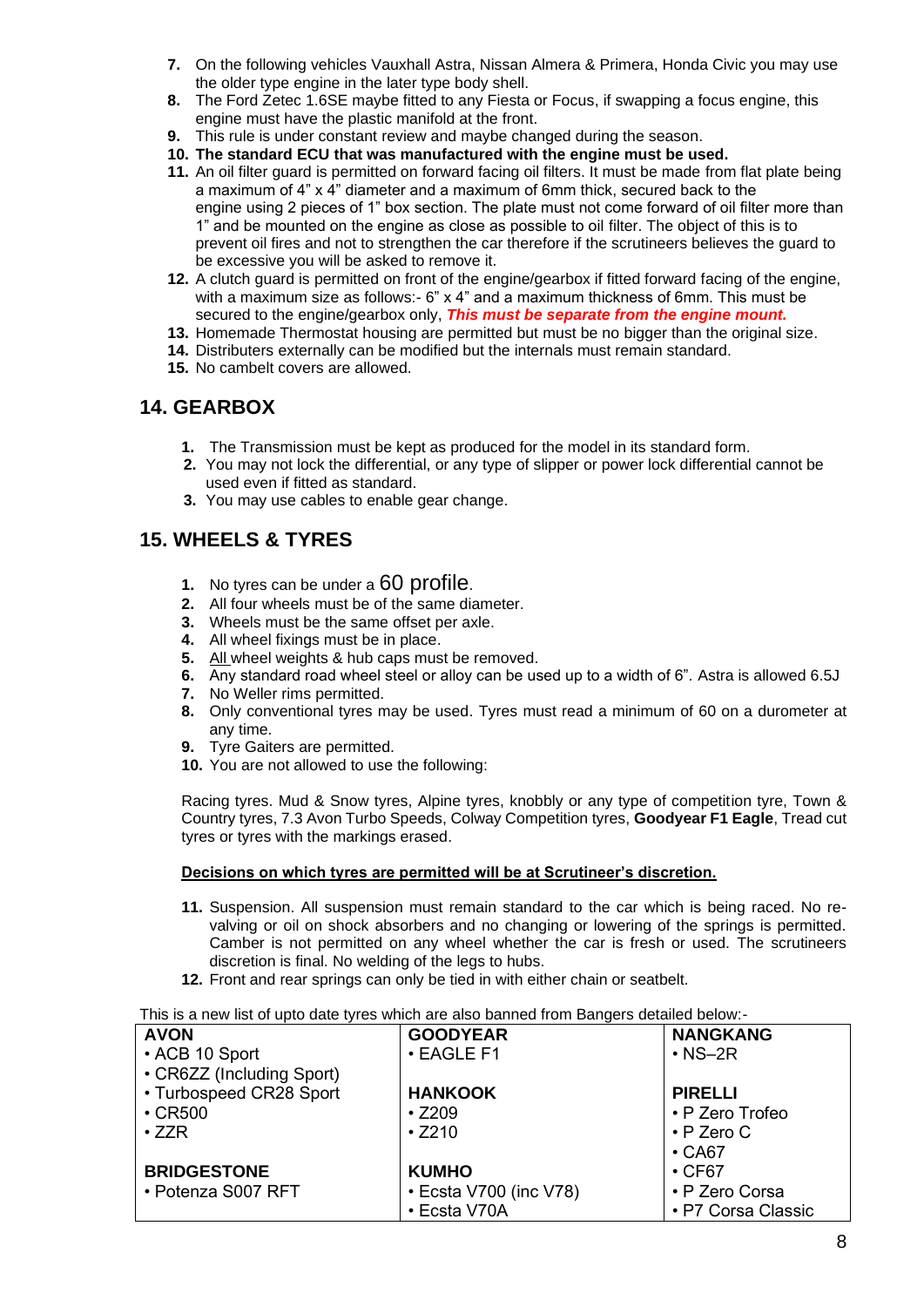| <b>CONTINENTAL</b>   | • Ecsta TW01        | • P Zeri Torfeo R12  |
|----------------------|---------------------|----------------------|
| • ContiForce Contact | • Ecsta TW02        |                      |
|                      | • Ecsta C03         | <b>SILVERSTONE</b>   |
| <b>DMACK</b>         |                     | $\cdot$ FTZ Sport RR |
| • Trackday           | <b>MARANGONI</b>    | • FTZ Wet Tyre       |
|                      | • Zeta Linea Sport  | $\cdot$ S575         |
| <b>DUNLOP</b>        |                     | $\cdot$ S585         |
| • Formula R D83J     | <b>MAXXIS</b>       |                      |
| • Formula R D84J     | • Maz1 Drift        | <b>TOYO</b>          |
| • Formula R D93J     |                     | • R888               |
| • Direzza 02G        | <b>MAXSPORT</b>     | $\cdot$ R1-R         |
| ▪ Direzza 03G        | • RB4 Intermediate  |                      |
| $\cdot$ CR 311       | $\cdot$ RB5         | YOKOHAMA             |
| • Sport Maxx Race    |                     | • All Tyres          |
| • SP Sport R7        | <b>MICHELIN</b>     |                      |
|                      | • Pilot Sport Cup   |                      |
| <b>FEDERAL</b>       | • Pilot Sport Cup 2 |                      |
| $\cdot$ 595 EVO      | $\cdot$ TB 15       |                      |
| $\cdot$ 595 RSR      | • TB 15 (f & r)     |                      |
| • FZ 201             |                     |                      |
|                      |                     |                      |

**In addition to the above table No "run flat" tyres, no 1B rated 'Track-day' tyres, no Rally tyres or competition type or cut tyres.** 

### **16. EXHAUSTS**

 **1.** Silencers maybe changed but no cherry bomb type are permitted. Any car that seems to be too noisy will not be permitted to race. This is at the scrutineer and Steward Of The Meetings discretion.

- **2.** No competition type systems are allowed. Exhaust manifolds must remain standard, but the exhaust maybe changed and the catalytic converter maybe replaced with steel tube. The Simpson & Edwards stainless steel exhausts are permitted.
- **3**. Extra fittings are permitted.
- **4.** Ineffective or systems that become insecure while racing will require you to pull off the circuit, as you will be excluded from the results & get a black flag.

### **17. COOLING SYSTEM**

- **1.** Radiators are free & may be moved to any position in the engine bay.
- **2.** Electric cooling fans may be wired through a separate switch.

**3.** A bulkhead water tank maybe fitted, must not go further forward on the passenger side than the centre line of the turret, driver side must not go forward at all, meaning NO U-shaped tanks. These must not be bolted to the turret and bulkhead bolts must not be connected to door plates or floor plates.

### **18. BRAKES**

**1.** The standard manufacturers system must be used & work on all 4 wheels.

### **19. FUEL SYSTEM**

- **1.** The tank must be Steel & have a maximum capacity of 9 litres. No converted fire extinguishers are allowed.
- 2. The fuel tank may be fitted to the "H frame" or behind the driver in the passenger area.
- 3. Fuel caps must be of a metal screw type, no push fit types are allowed.
- 4. The fuel outlet must be from the top of the tank.
- $\frac{1}{2}$ . The tank must be securely fixed in place.
- 6. A breather pipe must be fitted which must incorporate a one way valve. The pipe must terminate through the floor as to prevent spillage if inverted.
- 7. All fuel lines must be of good quality rubber or be metal covered, no rigid metal piping is allowed.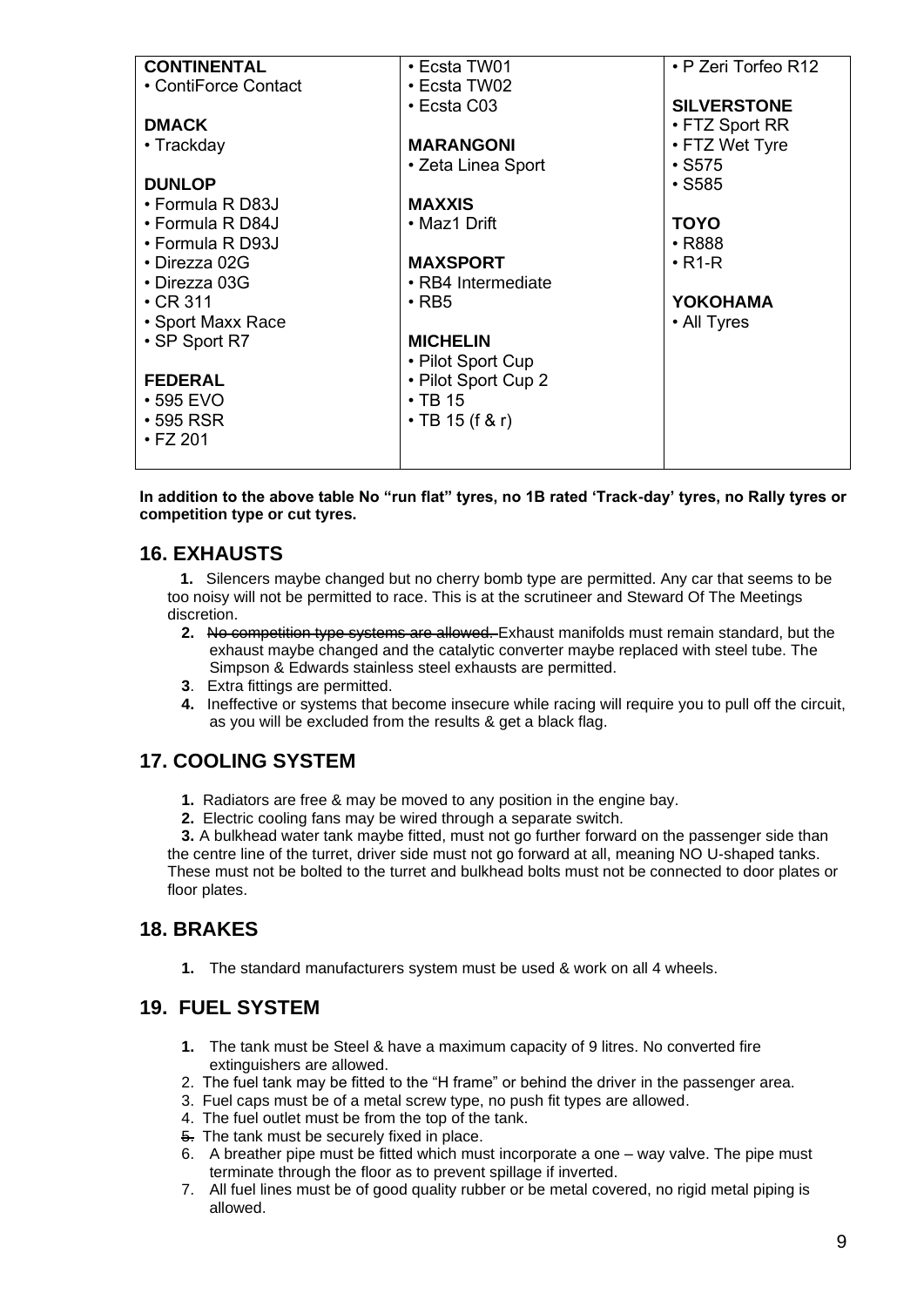- 8. *Only roadside fuel can be used Petrol or Diesel, Maximum of 99 Octane. No additives including oils are allowed*.
- 9. If an electric pump is fitted a cut off switch must be in close proximity of the driver.
- 10. Multi point injection can be used with a return back to the tank or a t-piece fitted in the fuel line between the fuel tank and the fuel pump but the electrical isolation switch (cut off switch) must be fitted in the N/S/R window area of the B post, for easy access of Safety Marshalls.
- 11. You may also remove the Single or Multi-point injection system and replace it with a conventional carburettor if it's available from the manufacturers range. If you have doubts about the legality of the change, please phone the Stockcar Office for confirmation.
- 12. With carburettor fuelled cars**,** a manual shut-off tap must be fitted within reach of the driver when strapped in the car*,* but with fuel injected cars, the fuel flow must be controlled by the pump cut off switch. Immersed fuel pumps are permitted*.*
- 13. Twin choke weber jets are free but the linkage must not be a twin opening type.

# **20. BATTERIES & THE ELECTRICAL SYSTEM**

- 1. The Battery must be securely fixed & covered with a rot proof material, if it is not of the sealed cell type.
- 2. If battery is mounted on the floor it must be secured in a box the maximum size is to be 18" x 12" or equivalent. If the battery is not mounted on the floor, please refer to Section 11 Point 5.
- 3. The batteries must be a minimum of 152mm or 6" away from the fuel tank.
- 4. No seatbelt straps must interfere or come into contact with the battery.
- 5. A battery master switch must be fitted in the rear left-hand window and clearly marked "ON-OFF" or have an electrical danger decal. The cut–off switch must break the earth connection lead & this must kill all the power to the car.
- 6. A self-starter motor must be fitted & working at all times.

### **21. MIRRORS**

- **1.** The Interior mirror may be fitted.
- **2.** Maximum mirror size is 152 x 100mm or 6"x4" and if glass, it must be covered in a clear plastic film to stop the glass fragmenting.

### **22. PAINTWORK**

- **1.** The external appearance of the car must look bright & professional at all times; drivers of scruffy looking cars will be told to improve their appearance & may not be allowed to race.
- **2.** Sign writing must be professional and be approved by the Promoter. Any signwriting determined to be offensive by the promotion / scrutineers must be removed. Failure to do so will result in further action.

### **23. SUN VISOR**

**1.** A Sun visor 165mm or 6'' in depth may be fitted with your name upon it only on the front windscreen aperture.

### **24. FIN PLATES**

- **1.** Fin plates must be fitted above the roof line.
- *2.* Fin plate numbers must be 229mm or 9" high by 38mm or 1**½" in width, plain black numbers on a plain white background only.** Please ensure they are correct. *No Holographic numbers or backgrounds. In 2022 this rule will be enforced. A driver will be issued a written warning on the first offence. A second offence will result in the driver not been permitted to race at the event until the issue is rectified.*

### **25. STEERING WHEELS**

**1.** Steering wheels and columns maybe changed.

### **26. DATA LOGGING**